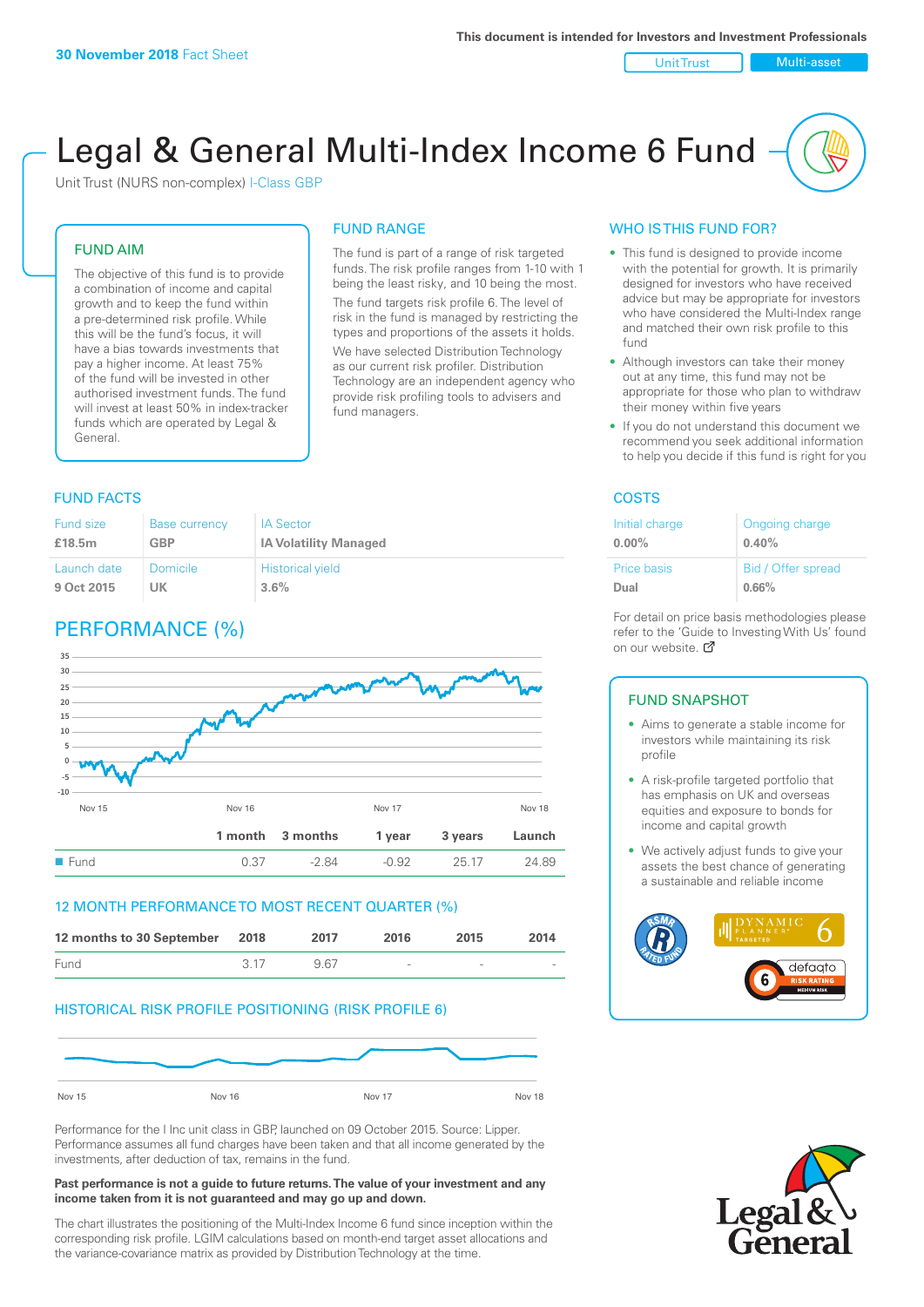## Legal & General Multi-Index Income 6 Fund

Unit Trust (NURS non-complex) I-Class GBP

## PORTFOLIO BREAKDOWN

All data source LGIM unless otherwise stated. Totals may not sum due to rounding.





## FUND MANAGERS

The fund managers have responsibility for managing the multi-index fund range. They are part of the Multi-Asset Funds (MAF) team in LGIM. This team focuses on designing and managing multi-asset funds that are tailored to match the specific objectives of various client types. The team sits within a wider Asset Allocation team which combines both depth of experience with a broad range of expertise from different fields, including fund management, investment consulting and risk management roles.

## TOP 10 HOLDINGS (%)

| <b>L&amp;G UK Index Trust</b>                                    | 8.6 |
|------------------------------------------------------------------|-----|
| iShares UK Dividend UCITS ETF                                    | 8.3 |
| L&G Emerging Markets Government Bond (Local Currency) Index Fund | 8.0 |
| L&G Emerging Markets Government Bond (US\$) Index Fund           | 7.9 |
| L&G US Index Trust                                               | 7.3 |
| L&G High Income Trust                                            | 5.8 |
| L&G European Index Trust                                         | 5.7 |
| L&G Global Emerging Markets Index Fund                           | 5.7 |
| <b>L&amp;G Pacific Index Trust</b>                               | 5.4 |
| <b>L&amp;G UK Property Fund</b>                                  | 4.3 |